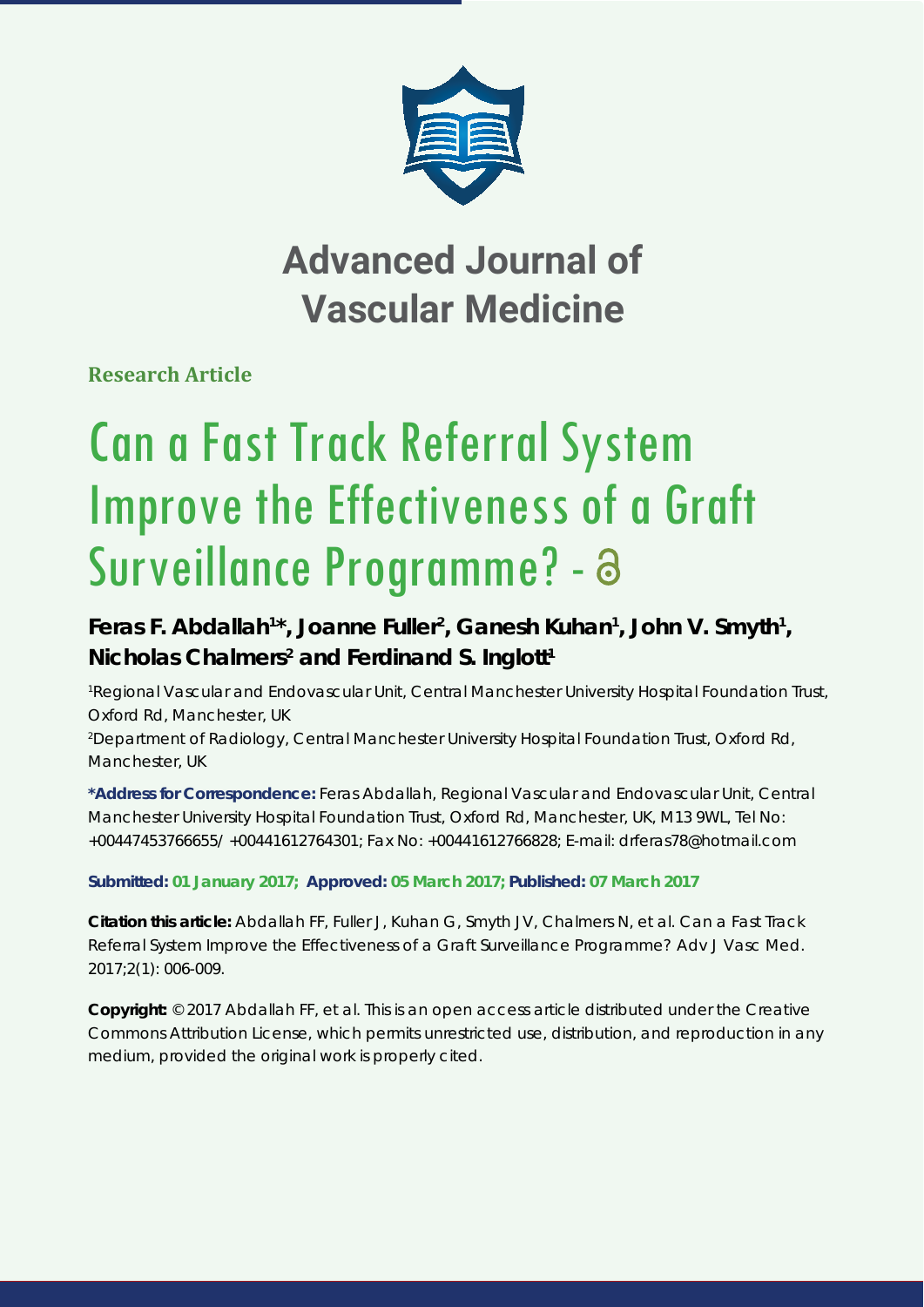

#### **ABSTRACT**

**Purpose:** To assess the effectiveness of a fast track referral system from Vascular Laboratory to Interventional Radiology on threatened vein bypass grafts in the lower limbs.

**Methods:** A Fast Track System (FTS) was set up in February 2011 to minimise the delay from duplex scan to intervention for bypass grafts with identified significant stenoses. 111 scans were performed pre - FTS over one year and compared with 190 scans which were performed post-FTS introduction over two years.

Results: Significant stenoses were identified in 24 scans (22%) before FTS, of which, 6 (25%) had no intervention, 15 (62.5%) had interventions and 3 (12.5%) were occluded by the time of intervention. The median delays from duplex to referral to radiology and from duplex to intervention were 32 and 56 days respectively. After the introduction of FTS, 35 scans were noted to have significant stenoses. Only 23 (66%) of them had interventions. The median delays from duplex scan to referral to radiology and from duplex to intervention were 0 and 20 days respectively. There was one graft (3%) occlusion after the introduction of FTS by the time of the angiogram compared with 3 (12.5%) in the pre-FTS group  $(p = 0.35)$ .

**Conclusions:** Approximately 20% of the scans performed over one year for infra-inguinal bypass are at risk of failure. The FTS has reduced the time - delay from Duplex scan to referral to radiology and the number of occluded grafts. Further improvement is needed to reduce the delay between the referral and intervention.

**Keywords:** Vein graft; Infra - inguinal bypass; Surveillance scan

#### **INTRODUCTION**

The vein graft is considered to be the conduit of choice for infrainguinal bypass surgery  $[1]$ . The graft failure rate maybe as high as  $30\%$  at 1 year [2]. The failure rate is higher for distal bypasses and patients with chronic critical limb ischemia due to the increased atherosclerotic burden [1]. Graft failure can be divided into early, mid and late. Early failure, up to 30 days, is caused predominantly by technical factors including patient selection [3]. Midterm failure, between 1 to 24 months, is mainly related to Neo-Intimal Hyperplasia (NIH) [4]. Late failure, at more than 24 months, is mostly due to the progression of atherosclerotic disease in the native arteries [1,5]. Midterm patency rates can be improved by early identification of at risk grafts by a surveillance programme and timely intervention [6].

Duplex ultrasound scanning is currently the method of choice for detecting anastomotic and graft stenosis that may threaten graft patency [7]. Although some small trials have shown benefit from a surveillance programme [6,8], a larger multi-center randomized controlled trial data and literature review have shown no overall benefit [9,10]. The role of delay from the diagnosis of a failing graft to intervention has not been taken into account in the studies, but it is clearly desirable to minimise this. The aim of this study was to assess whether the introduction of FTS on surveillance programme has an impact on graft salvage on patients after a small number of grafts with significant stenoses at scanning were found to have occluded at angiography.

#### **METHODS**

All duplex scans carried out between March 2010 and February 2013 were included in this study. Patients who had infra-inguinal bypass using vein routinely underwent duplex surveillance by an accredited vascular technologist in the Vascular Laboratory at 3, 6, 9, 12 and 18 months. This surveillance programme was restarted again if an intervention was performed (angioplasty or revision of a failing graft). A graft at risk of failure, was defined as having an Ankle Brachial Pressure Index (ABPI) fall more than 0.15 [11], a peak systolic velocity (PSV) greater than 300 cm/s, a slow peak systolic flow velocity of less than 45 cm/s [12] or peak systolic Velocity Ratio (VR) more than  $2.5$  [13]. The presence of inflow, outflow disease, graft dilatation or arteriovenous fistula was noted. After comparison with the previously recorded scan results, at risk grafts were referred urgently by the vascular sonographer to vascular surgery and interventional radiology.

Previously, there was a time-delay between detecting a failing graft and an intervention to correct the underlying cause. A Fast Track System (FTS) for referring patients from vascular laboratory to radiology directly was introduced in February 2011. Instead of waiting until the scan is seen by the treating surgeon, patients with grafts at risk were referred on the same day to interventional radiology by the vascular laboratory. The request was processed on the same day and a date and time were given for the planned intervention with conventional angiography in view for angioplasty.

Data on all scans between the periods March 2010 to Feb 2013 were collected prospectively and entered onto a database. This includes the number of scans, the number of at risk grafts, the number of interventions, the number of occluded grafts and the time-delay between scans, referrals and interventions. Data were categorised into two groups, pre and post - FTS. The main outcomes were the timedelay and the graft occlusion rate by the time of the angiogram.

#### **DATA ANALYSIS**

The database was created using SPSS software, version 15.0. Median days between the two groups were compared using Mann - Whitney U test. The numbers of occluded and non-occluded grafts between the groups were compared using Yates continuity corrected Chi-squared test. A *P*-value less than 0.05 were considered to be significant. Kaplan-Meier analysis was used to show the one-year patency rate curve of both groups with censoring the occluded grafts on the duplex scan.

#### **RESULTS**

One hundred and eleven duplex scans on 65 patients which were carried out between March 2010 and February 2011 (pre - FTS) were compared to 190 scans on 112 patients from the period between March 2011 and February 2013 (post - FTS). These grafts were either to below or above the knee popliteal arteries. No spliced graft was used in both groups. Grafts at risk were identified in 22% and 18% of duplex scans before and after FTS respectively. There was an improvement in the median delay from duplex scan to referral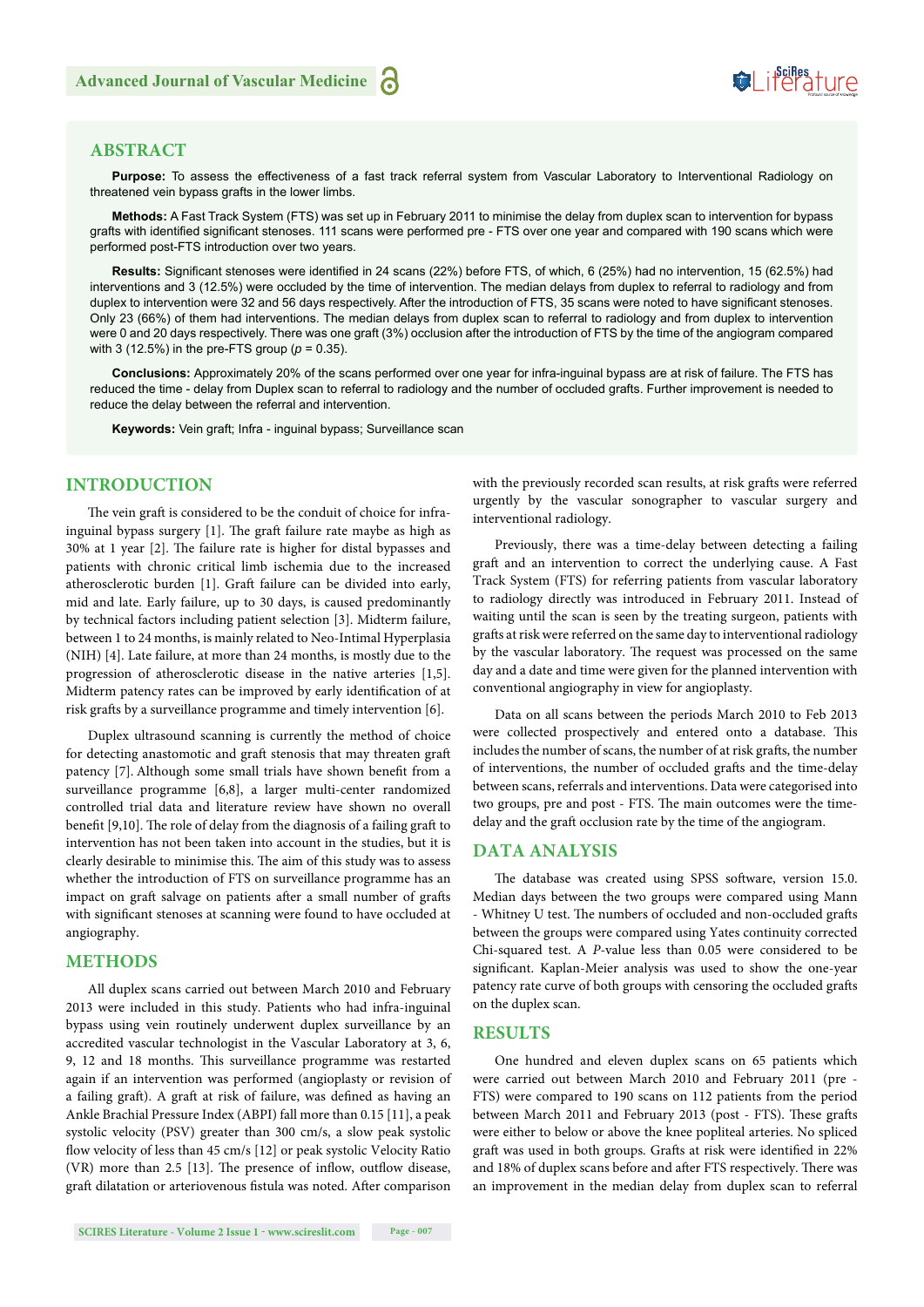to radiology and from duplex to intervention which was statistically significant (Table 1).

Graft occlusion rate between surveillance and attempted intervention was 12.5% of at-risk grafts in the pre-FTS group compared with 3% in the post - FTS group, *P-*value = 0.35 (Table 2; Figure 1). Two of the four patients who had occluded graft on the scan have lost their limbs after one year.

The intervention rates were 62.5% in the pre-FTS group and 66% in the post - FTS group. There were no reported complications after the angioplasty procedures. The remaining group with no intervention were monitored closely at three monthly intervals. Two scanned grafts in the pre - FTS which were under close observation have been treated after a follow up scan the year after. Another two grafts had angioplasty two and three years later. One graft was scanned twice in the pre - FTS group and findings were stable. One case in the post-FTS group which thought to have significant findings on the scan was found to have a normal arteriogram and no intervention was needed. Four scans were performed on the same patient in the post - FTS group who was deemed to have significant duplex findings and there was no change in the results and graft continued to be patent proving stable lesion. Another scan result was referred to radiology and a date was set for angioplasty but the patient didn't attend and had died three months later. In terms of limb loss; one patient lost his limb in the no intervention pre - FTS subgroup, while no limb loss was noted in the no intervention post-FTS subgroup.

#### **DISCUSSION**

The fast track system of referring patients with grafts at risk directly to Radiology has shown a trend of decreasing the number of grafts found to be occluded by the time of angiogram in this study. The main aim of a graft surveillance programme is to prevent graft occlusion and thus prevent limb loss. It is known that intervention on a diseased but patent graft has a better patency rate compared with occluded grafts [14]. Reducing the period between the scan and the intervention by a fast track system can improve the value of graft surveillance.

There was a delay between the duplex scan and decision to list the patient in the pre - FTS group (median 32 days). This was due to the previous practice of scanning the grafts and sending the report to surgeons or waiting until the patients are reviewed in the clinic.

| <b>Table 1:</b> Median number of days from scan to referral and to intervention. |                            |                                |  |  |
|----------------------------------------------------------------------------------|----------------------------|--------------------------------|--|--|
| Median number of<br>days                                                         | From duplex to<br>referral | From duplex to<br>intervention |  |  |
| Pre - FTS                                                                        | 32                         | 56                             |  |  |
| Post - FTS                                                                       | O                          | 20                             |  |  |
| P-value <sup>*</sup>                                                             | < 0.001                    | 0.002                          |  |  |
| "Yates continuity corrected Chi-squared test."                                   |                            |                                |  |  |

| <b>Table 2:</b> The number of the failing grafts and the outcome.  |                                      |                                |                      |  |
|--------------------------------------------------------------------|--------------------------------------|--------------------------------|----------------------|--|
| Number of failing grafts                                           | <b>Pre - FTS (%)</b><br>$n = 24/111$ | Post - FTS (%)<br>$n = 35/190$ | P-value <sup>*</sup> |  |
| No intervention                                                    | 6(25)                                | 11(31)                         |                      |  |
| <b>Intervention</b>                                                | 15(62.5)                             | 23 (66)                        |                      |  |
| Occluded                                                           | 3(12.5)                              | 1(3)                           | 0.35                 |  |
| 'Mann-Whitney U tests. Values are given as n (%) of failing grafts |                                      |                                |                      |  |



Despite the improvement in the time-delay from scan to referral after introducing the FTS, there is still a room for an improvement from referral to the intervention. A delay can be due to the availability of elective day case beds. Reduction in this delay would require the use of emergency facilities or an increase in day case capacity. Afurther factor may be the limited capacity in the interventional radiology department. This could be addressed by role extension. Vascular surgeons and other allied professionals can be trained to carry out interventions and capacity can be further increased by making use of the increasing number of hybrid theatres. Priority should be given to at risk grafts when planning lists [15].

The decision to intervene or to observe a stenosis depends on the previous angiogram, surgical findings and whether the stenosis will progress, stabilise or regress over the follow-up period. A study by Mattos, et al. [16], concluded that a high number of stenotic grafts stay patent whether treated or not . Various studies have aimed to identify criteria which can be used to predict the risk of failure according to early manifestation of flow disturbance. Grafts can be categorised into high, medium or low risk for failure based on predefined duplex criteria. The high-risk category was defined as critical stenosis with  $PSV > 300$  cm/s or  $Vr > 4$ . This group merits intervention with arteriography and angioplasty while medium and low-risk categories can be closely observed [17]. Selective surveillance can be adopted in grafts performed distal to the knee or when using poor quality veins. This would minimise the work load but still can miss critical stenosis in other grafts. In the current study, there were 25% and 31% of the risk of failure scans that did not undergo intervention in the pre and post-FTS groups respectively. Only two of the observed grafts progressed on subsequent follow-up scans suggesting the criteria used in the current study was effective in identifying high-risk grafts. However, predicting the progression of a lesion detected on the early duplex scan has proved to be difficult [8]. In some patients, conservative management was recommended based on the surgical findings or a recent angioplasty. These have shown small graft caliber, anatomical bands or disease in distal native arteries which can give findings of failing graft on the scan. In other cases, the decision whether to intervene or to observe was made on the basis of the radiologist's interpretation of the previous angiogram and intervention or documented letters from the surgeon and the Multidisciplinary Team (MDT) discussion. However, FTS was introduced not to bypass the MDT but to reduce the delay waiting for the decision which will be mostly supporting an intervention.